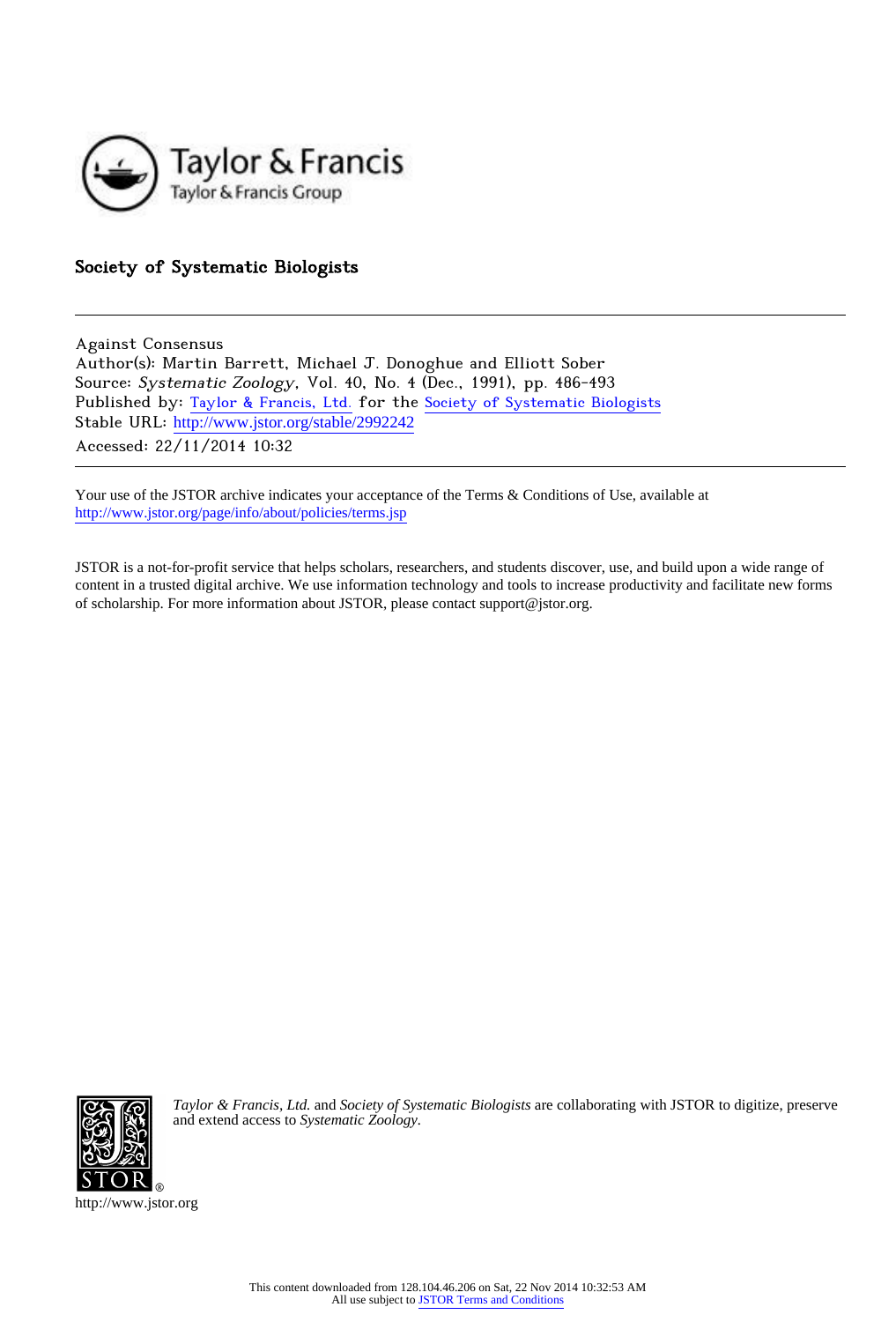# Points of View

Syst. Zool. 40(4):486-493, 1991

### Against Consensus

MARTIN BARRETT,<sup>1</sup> MICHAEL J. DONOGHUE,<sup>2</sup> AND ELLIOTT SOBER<sup>1,3</sup>

Philosophy Department, University of Wisconsin, Madison, Wisconsin 53706, USA 2Department of Ecology and Evolutionary Biology, University of Arizona, Tucson, Arizona 85721, USA

In the project of phylogenetic inference, the idea of finding consensus trees has had an intuitive appeal. A single data set may yield several (often many) trees that are equally, or almost equally, parsimonious. The method of strict consensus instructs one to find those hypotheses about which all the best trees agree.

In addition, separate analyses of morphological and molecular data sets seem to provide a context in which consensus methods might appropriately be used. When the most parsimonious tree relative to morphological data differs from the most parsimonious tree constructed for a molecular data set, it has seemed reasonable to find the points of consensus. This will be a less than fully resolved tree that captures the hypotheses about which the two separate trees agree. Indeed, consensus techniques were originally designed to handle the problem of different data sets, rather than the problem of multiple trees for a single data set (Adams, 1972; Carpenter, 1988).

In both problems, finding the consensus tree has seemed to be a sensible, conservative strategy. By restricting one's final hypothesis to the points about which several competing hypotheses agree, one appears to run a reduced risk of being mis-

taken. The method of consensus has been viewed as a method of safety.

But why should the consensus tree be constructed from trees based on different data sets? Instead, why not pool the observations and find the most parsimonious tree for all of the data? Kluge (1983) suggested that when there are many molecular characters but few morphological ones, the result of pooling may be to "swamp" the morphological characters. Of course, characters can be pooled and a weighting scheme imposed (Miyamoto, 1985), but the worry has been that the weighting scheme cannot be objectively defended (e.g., Hillis, 1987). Consensus methods seem to possess the virtue of allowing biologists to avoid apparently unresolvable weighting problems.

Nonetheless, several commentators have suggested that the procedure is not without its difficulties. First, consensus trees are often highly unresolved, whereas for many purposes one would like a tree with as much resolution as possible. Second, if one has many molecular characters and few morphological ones, for example, the method of consensus appears to imply an equal weighting of data sets and hence an unequal weighting of the constituent characters (Cracraft and Mindell, 1989). If the two data sets count equally, then each molecular character would receive a lower weight than any morphological one. Here

<sup>&</sup>lt;sup>3</sup> The order of authorship is merely alphabetical.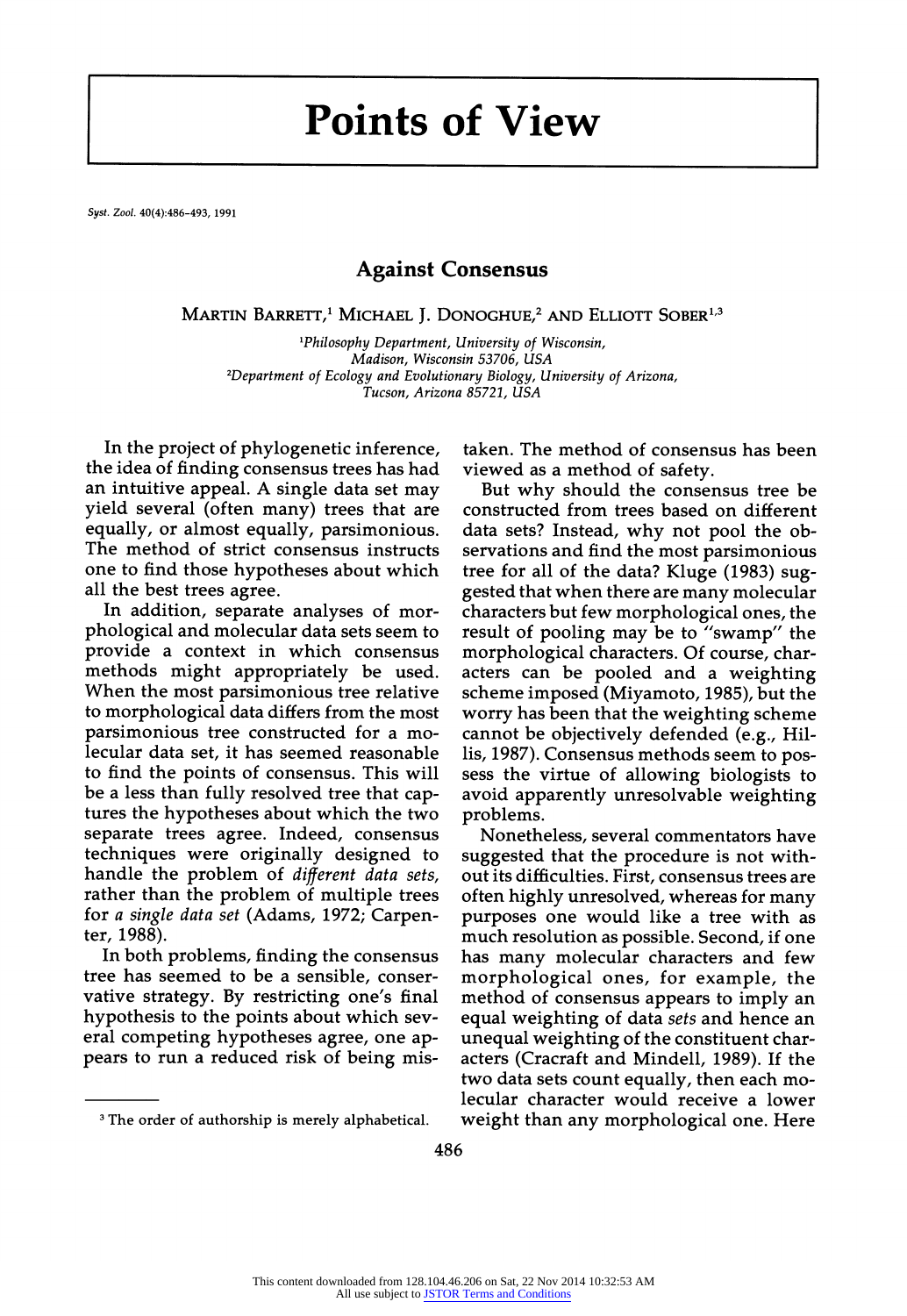1991 **POINTS OF VIEW 487** 

the idea is that the consensus procedure implies weightings of its own, and these may be difficult to defend. A third problem is that the consensus tree will sometimes require more character-state changes than any of the separate trees require; when this is true, the consensus tree may be a misleading guide to patterns of character evolution (Miyamoto, 1985). One of the main points here, we believe, is that it may be inappropriate to interpret unresolved branch points as if they represented multiple simultaneous speciation events (Maddison, 1989). Finally, Kluge (1989) argued against consensus on the grounds that the choice among alternative consensus methods (see below) is effectively arbitrary.

In light of these pluses and minuses, Hillis (1987) recommended that classifications be based on consensus trees, but that the most parsimonious tree for the pooled data be used as the best estimate of the true phylogeny and as a guide to studying character evolution. This mixed strategy is intended to give due recognition to the fact that the tree obtained from the pooled data has "greater information content" and greater "global parsimony." Miyamoto (1985), while also assuming the safety (or stability) afforded by consensus methods, rejected their use in both phylogeny reconstruction and classification.

We disagree with the previously mentioned commentators in the following way. They assumed that consensus trees are conservative but noted some of the limitations that the strategy can engender. We argue that even this mixed assessment of the method is too generous. As others have observed, the consensus tree can be *differ*ent from the tree for the combined data by virtue of being less resolved. What we show is that the consensus tree can positively contradict the most parsimonious tree obtained from the pooled data. The method of consensus is not a way to play it safe but involves committing to hypotheses that may not be sanctioned by (all) the data.

After describing consensus methods with more care, we present an example in which the consensus tree differs from the most parsimonious tree obtained from the

pooled data. Then we show that this problem is not limited to parsimony in particular or phylogenetic inference in general. We believe that in all inference problems, the best hypothesis is the one constructed in light of all of the data. Philosophers have called this the principle of total evidence (Carnap, 1950; Hempel, 1965; Good, 1983; also see Kluge, 1989).

#### CONSENSUS TECHNIQUES

There is a variety of consensus techniques, including strict (Sokal and Rohlf, 1981; Page, 1989), Adams (Adams, 1972), Nelson (Nelson, 1979; Page, 1989), and majority rule (Margush and McMorris, 1981). Of these, the most commonly used is strict consensus, mainly on the grounds that it is the most conservative. In contrast, Adams trees can contain components that are not present in any of the fundamental trees. Although this method is therefore often avoided, Funk (1985) and Hillis (1987) pointed out that it may be valuable in pinpointing taxa that are responsible for incongruence. Bremer (1990) observed that the Nelson consensus method also can contain components that contradict some of the fundamental trees, and (pers. comm.) that it assumes that there is a low probability that components will be replicated by chance alone. Majority rule has sometimes been used, both to find the best estimate of phylogeny and as a basis for studying character evolution (e.g., Jansen et al., 1991), but we know of no general justification for this approach.

In the case of comparing molecular and morphological results, the goal is often to obtain the most resolved tree that is compatible with both. This is very often at odds with strict consensus, which generates a tree that is least resolved. Hillis (1987) presented an example in which he combined trees for the genus Rana, choosing the more resolved solution wherever the fundamental trees were compatible but differed in resolution. A similar procedure was formalized by Bremer (1990) as combinable component consensus ("semistrict" consensus in PAUP, version 3.0; Swofford, 1990).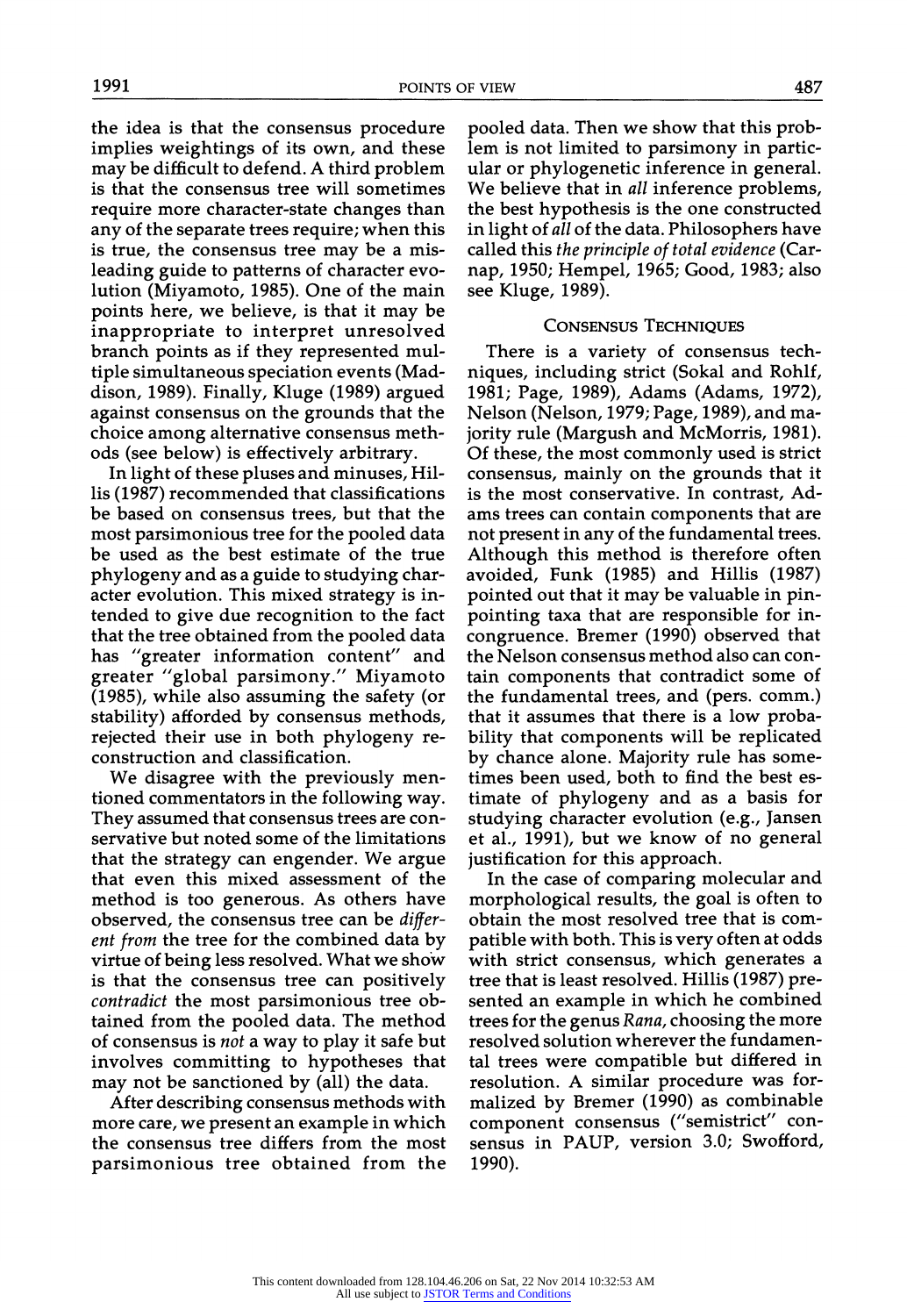

FIGURE 1. The consensus of the trees obtained from data sets 1 and 2 is incompatible with the tree obtained from the combined data set. See text for further explanation.

For our purposes, the main point is that these methods can give different results, but none will produce a result that is less resolved than, or incompatible with, the dictates of strict consensus. Consequently, of all the different methods, strict consensus is most likely to yield a result that is consistent with the tree produced from a combined data set. Thus, if we can show that a tree based on the combined data is incompatible with a strict consensus tree, then, in effect, we will have shown that all consensus methods have the same problem. As it happens, in the simple cladistic example presented below, all consensus techniques point to the same tree. It follows that all consensus methods can endorse trees that contradict the tree obtained from the pooled data.

#### A CLADISTIC EXAMPLE

It is not terribly difficult to concoct circumstances in which parsimony analysis of a pooled data set yields a tree that is positively at odds with the consensus based on the separately analyzed data sets. An example is shown in Figure 1, wherein Wagner analyses were carried out using the branch-and-bound option in PAUP (version 3.0; Swofford, 1990). In the two fundamental data sets, shown in the upper left, the same four taxa (A-D) are scored for seven characters. The number in parentheses above each column indicates the number of characters with that particular distribution of states. State 0 is assumed to be ancestral (plesiomorphic) and state 1 derived (apomorphic), and in the PAUP analyses trees were rooted by including a fifth taxon with the 0 state for each character.

The two fundamental data sets are identical except for the last pattern in each (i.e., the last three characters). In data set 1 the derived states are shared by C and D, whereas in data set 2 they are shared by C and B. Not surprisingly, data set 1 yields a tree in which C and D are united, whereas the tree derived from data set 2 unites C and B. In both cases the most parsimonious tree entails 10 steps, and uniting A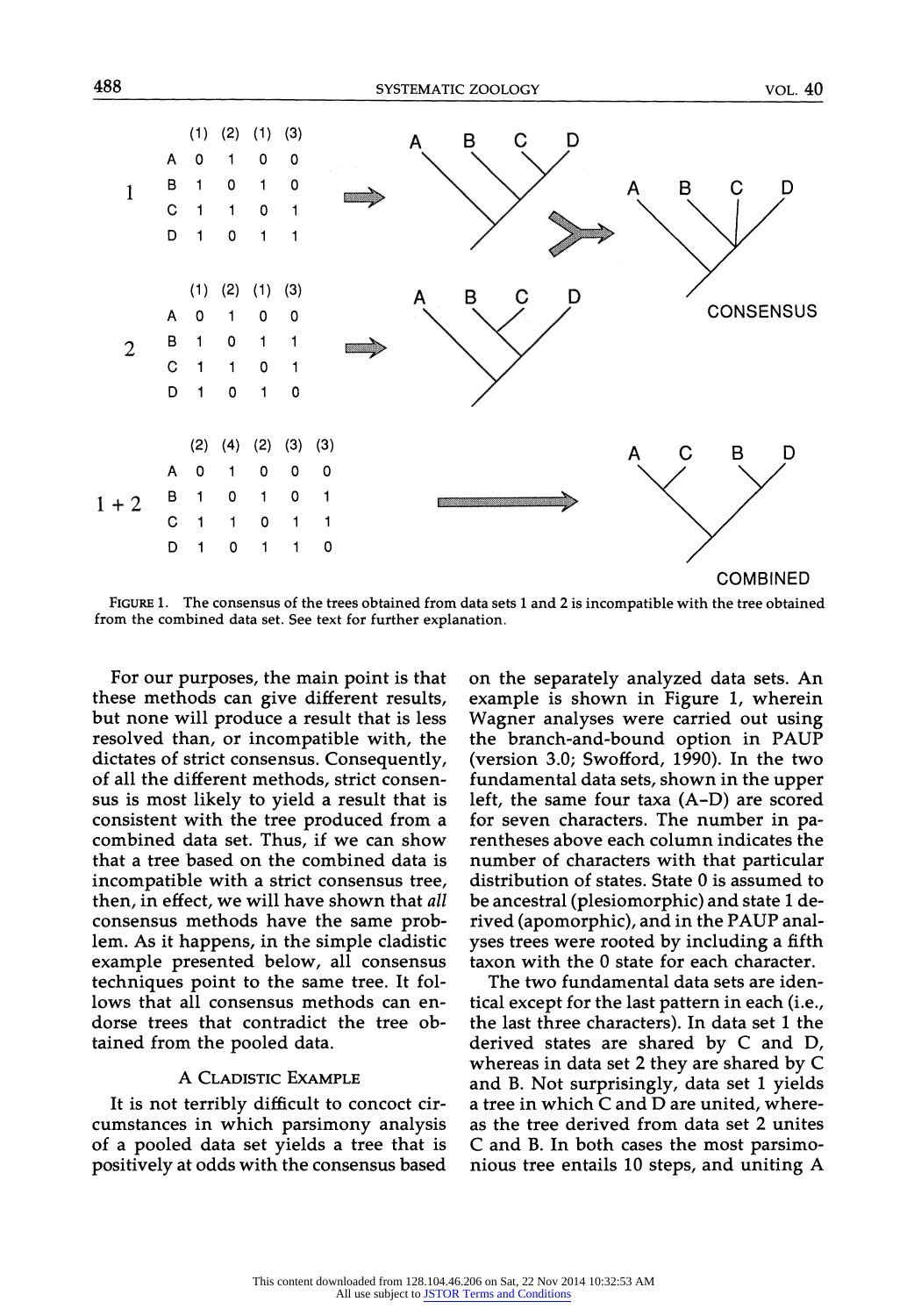and C requires an additional step. The consensus of the two fundamental trees (using any of the methods discussed above) is shown in the upper right of Figure 1. Owing to the difference in the position of C, the B-C-D clade is collapsed to a trichotomy.

When the two data sets are combined and the resulting matrix is analyzed under Wagner parsimony, the tree in the lower right of Figure 1 is obtained. This requires 22 steps, whereas alternatives that unite either C and D or B and C require 1 more step. Note that the combined tree differs from the consensus tree in several ways. First, as in the example presented by Miyamoto (1985), the combined result is more parsimonious than the consensus. As Maddison (1989) pointed out, this comparison is not easy to make because there are different ways to optimize character-state changes on trees with polytomies. Nevertheless, any resolution of the B-C-D trichotomy requires at least 23 steps overall. And, if the trichotomy is interpreted as multiple speciation, as Miyamoto (1985) implicitly assumed in his example, a minimum of 26 steps is required. Second, and much more important for our purposes, the two topologies are positively at odds with one another regarding the position of taxon C. In fact, the one and only nontrivial component in the consensus tree (B-C-D) does not appear in the combined result.

Is this problem likely to arise in real cases? We have shown that it can occur, but we have not identified the general circumstances under which it is likely. However, the fact that such behavior can characterize small and rather simple data sets warns that it may also appear in complex real data. Furthermore, one can imagine real circumstances that would result in data sets like those in the example. For instance, in one set of data there may be convergence between two of the taxa (say, C and D evolved a set of traits related to a particular mode of pollination), whereas in a second set of data one of these two taxa has converged on a third (say, C and B evolved a set of nucleotides that enhance the function of a particular enzyme, or that the rate of substitution was much increased in these lines, resulting in homoplasy). In each of the smaller data sets the characters that support the true relationship of C with A (let us assume) are outweighed by convergent characters. However, when the data are combined there is more support for the relation between C and A, and this arrangement wins out because C has converged on two different taxa and the homoplasy is therefore dispersed.

#### Two STATISTICAL EXAMPLES

The example in the previous section raises the question of whether this flaw in consensus methods is peculiar to inference employing the principle of parsimony. Indeed it is not; nor is it restricted to phylogenetic inference in general. Consensus methods can be defined for extremely general statistical inference problems employing several data sets. In this section we show with two simple examples that even in this realm consensus methods can conflict with the principle of total evidence.

The first example is an urn model, which, despite its artificiality, exposes the pervasiveness of the problem. Imagine that the urn has been filled with six balls of different colors according to one of four distributions: (1) four white and two red balls, (2) two red and four green, (3) three white and three green, (4) three green and three blue. We consider the following two hypotheses:

- W: There is at least one white ball in the urn.
- R: There is at least one red ball in the urn.

Notice that each conjunction of W and R and their negations ( $-W$  and  $-R$ ) uniquely determines a single distribution. In other words, W&R is true if and only if distribution 1 obtains, and  $-W\&R, W\&-R,$ and  $-W&-R$  correspond to distributions 2, 3, and 4, respectively. We suppose that our inference problem is to discover whether W is true and whether R is true.

We gather data by sampling with replacement and apply the method of max-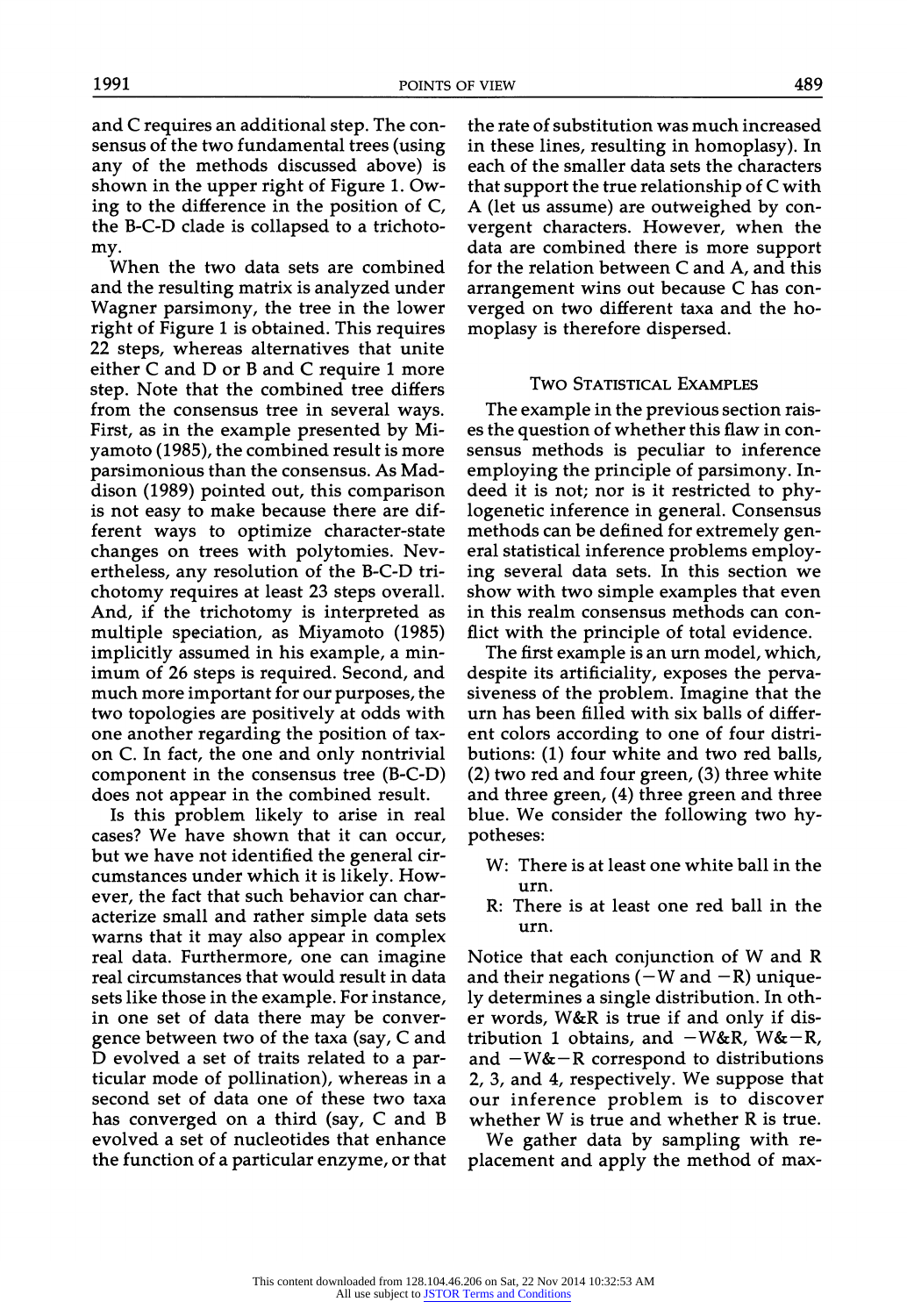TABLE 1. Likelihood and consensus: an urn model.

|                  |   | Balls in urn<br>by color |   |               |               |
|------------------|---|--------------------------|---|---------------|---------------|
| Joint hypotheses | w | ь                        | b | Pr(D1/hyp)    | Pr(D2/hyp)    |
| W&R              |   |                          |   | $\frac{2}{3}$ |               |
| $-W&R$           |   |                          |   |               | $\frac{2}{3}$ |
| W&R              |   |                          |   | $\frac{1}{2}$ | $\frac{1}{2}$ |
| $-W&-R$          |   |                          |   |               | ½             |

imum likelihood. Suppose our two data sets each consist of a single draw from the urn:

D2: A green ball is drawn.

Based on Dl, the likeliest joint hypothesis is W&R. That is, the conditional probability  $Pr(D1/W\&R) = Pr(D1/distribution 1) =$ 2/3 exceeds the conditional probability for drawing white given any of the other three joint hypotheses. Based on D2, the likeliest joint hypothesis is  $-W\&R$ , because  $Pr(D2/-W$ &R) =  $\frac{2}{3}$ . All this is summarized in Table 1.

The data sets disagree on what the true joint hypothesis is. A consensus method would search for the points of agreement. In this example, both data sets agree that R is true while disagreeing about whether W is true. So consensus recommends that we make the "safe" conclusion that R is true. However, if we pool the data (Dl and D2), the likeliest joint hypothesis becomes W& $-R$ . Indeed, this is the *only* joint hypothesis compatible with the data! Using all the evidence thus contradicts the "safe" conclusion.

The second example begins with polling data for preferences in a presidential election. Suppose that in four geographic regions of the country (Northwest, Northeast, Southwest, Southeast), preferences for a presidential candidate B and a vice-presidential candidate Q are ascertained. The distributions are shown in Table 2 (we assume that those who do not prefer B prefer the opponent, and the same for Q).

Suppose a bus is stopped somewhere and the riders are quizzed. The problem is to infer where the people on the bus came from, assuming that they all came from the

same region. The two data sets consist of a sample of preferences from the people on the bus. The results are

Dl: 56% prefer B to the opponent.

D2: 55% prefer Q to the opponent.

From which of the four regions should we infer that the people come? We assume that the data are binomially distributed and, for simplicity, that there are no correlations between presidential and vice-presidential preferences. We do not actually have to calculate the numerical values of the likelihoods of the joint hypotheses NW, NE, SW, and SE; instead, we can simply exploit the shape of the binomial distribution to select the hypothesis of maximum likelihood. Based on Dl, we judge that NW is correct. Based on D2, we judge that SW is correct. The consensus conclusion is that the people come from the West. But based on the pooled data sets Dl and D2, SE is the likeliest hypothesis. Once again, using all the evidence leads to a hypothesis that contradicts the consensus.

#### CONCLUDING REMARKS

It is important to realize that consensus methods have been used to solve quite different problems. A correct assessment of those methods will be impossible, unless the different uses of consensus are disentangled. We already have mentioned two:

TABLE 2. Likelihood and consensus: election preferences.

|   | w         | E        |
|---|-----------|----------|
| N | B: 56%    | B: 45%   |
|   | O: 37%    | $Q: 8\%$ |
| s | $B: 80\%$ | B: 58%   |
|   | Q: 55%    | Q: 51%   |

Dl: A white ball is drawn.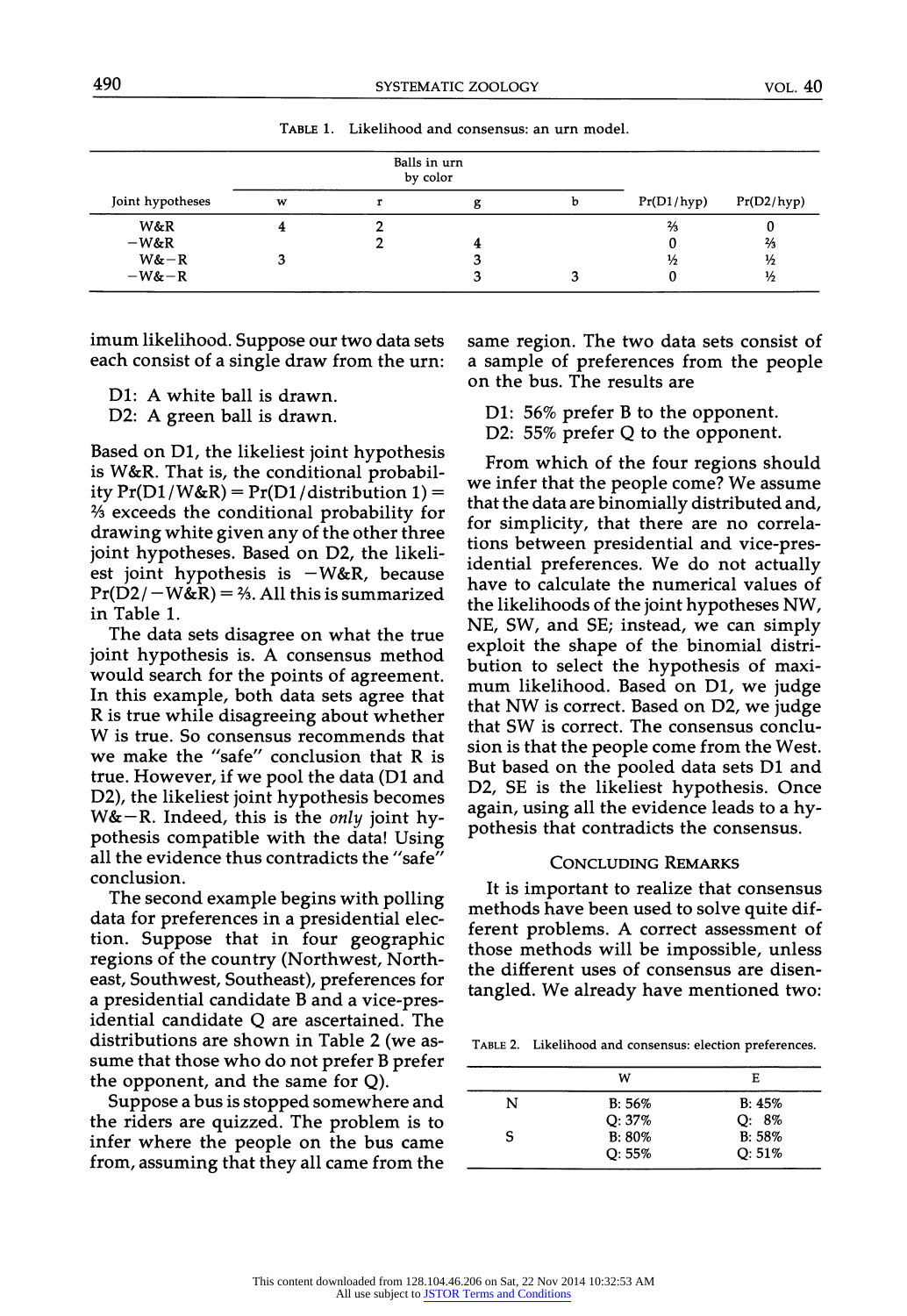(1) given a single data set, find the points of consensus among various trees that are equally parsimonious, or nearly so; and (2) given two or more data sets that could be combined, find the points of consensus between the most parsimonious tree(s) constructed for each. Our objections to consensus pertain to the second problem, not to the first. If the consensus tree disagrees with the best tree inferred from the pooled data, the consensus tree cannot be considered to be the best inference. In this respect, we agree with Kluge (1989) and not with Carpenter (1988), who suggested that consensus is appropriate for different data sets but not for trees from a single data set.

It is worth emphasizing that the problem we have described here cannot arise when consensus methods are used to find points of agreement among multiple trees from the same data set (use 1, above). Indeed, far from wishing to criticize the use of consensus methods in this context, we believe that there is much to be said for them. If the most parsimonious tree, relative to all the data, requires 50 changes in character state and the next most parsimonious tree requires 51, one may wish to take seriously only those clades endorsed by both trees. Conservatism has a role to play in such cases, one that may be well served by the method of strict consensus.

Uses 1 and 2 of consensus must, in turn, be distinguished from several others: (3) Given that two data sets might disagree with each other (e.g., organellar and nuclear data), how much do they disagree? Here the problem is not to infer a single phylogeny, but to assess how much agreement there is between two types of data or between different gene trees. (4) How do the results differ when different methods of analysis (e.g., phenetic versus cladistic) are applied to the same data set? (5) How do the results obtained for different data sets compare when those data sets cannot in principle be combined (e.g., DNA-DNA hybridization and discrete characters interpreted by parsimony)?

Our point does not concern uses 3-5 of consensus methods. Rather, in discussing uses of type 2, we have shown that the

consensus tree can contradict the tree inferred from the pooled data; when this is so, we believe that the consensus tree cannot be regarded as the best (or "safest") inference to make from the available data. In this, as in other inference problems, it is appropriate to abide by a principle of total evidence. Our suggestion, then, is that a "consistency check" be performed on consensus trees. This simply means checking whether the consensus tree is consistent with the best tree based on the pooled data, which in most cases is easily accomplished.

The same general conclusion has been endorsed by several other authors, notably Miyamoto (1985), Cracraft and Mindell (1989), Kluge (1989), and Donoghue and Sanderson (1992). Donoghue et al. (1989) made a similar argument with regard to simultaneous analysis of all relevant taxa, including fossils. However, we believe that the argument presented here is far more compelling than previous criticisms. For example, the fact that a consensus tree lacks resolution does not, in itself, impugn that method as a strategy for playing it safe. The same point applies to the use of consensus as a guide to character evolution; its implausibility in this context does not show that it fails to deliver a safe estimate of the tree topology.

We briefly discussed the question of how often a consensus tree will disagree with the tree inferred from the pooled data. Although we are not able to provide a precise answer to this question, our sense is that the circumstance may not be rare. We wish to emphasize, though, that it is foolhardy to assume without proof or without checking that what occurs in our simple cladistic example cannot arise in real data sets.

We suspect that some of the attraction of consensus methods has arisen in the following way. Morphological and molecular characters are often thought to be "independent" sources of evidence, and the idea has taken hold that their independence is best acknowledged by keeping them separate. We believe, however, that the independence of two pieces of data is not a reason for keeping them apart. When char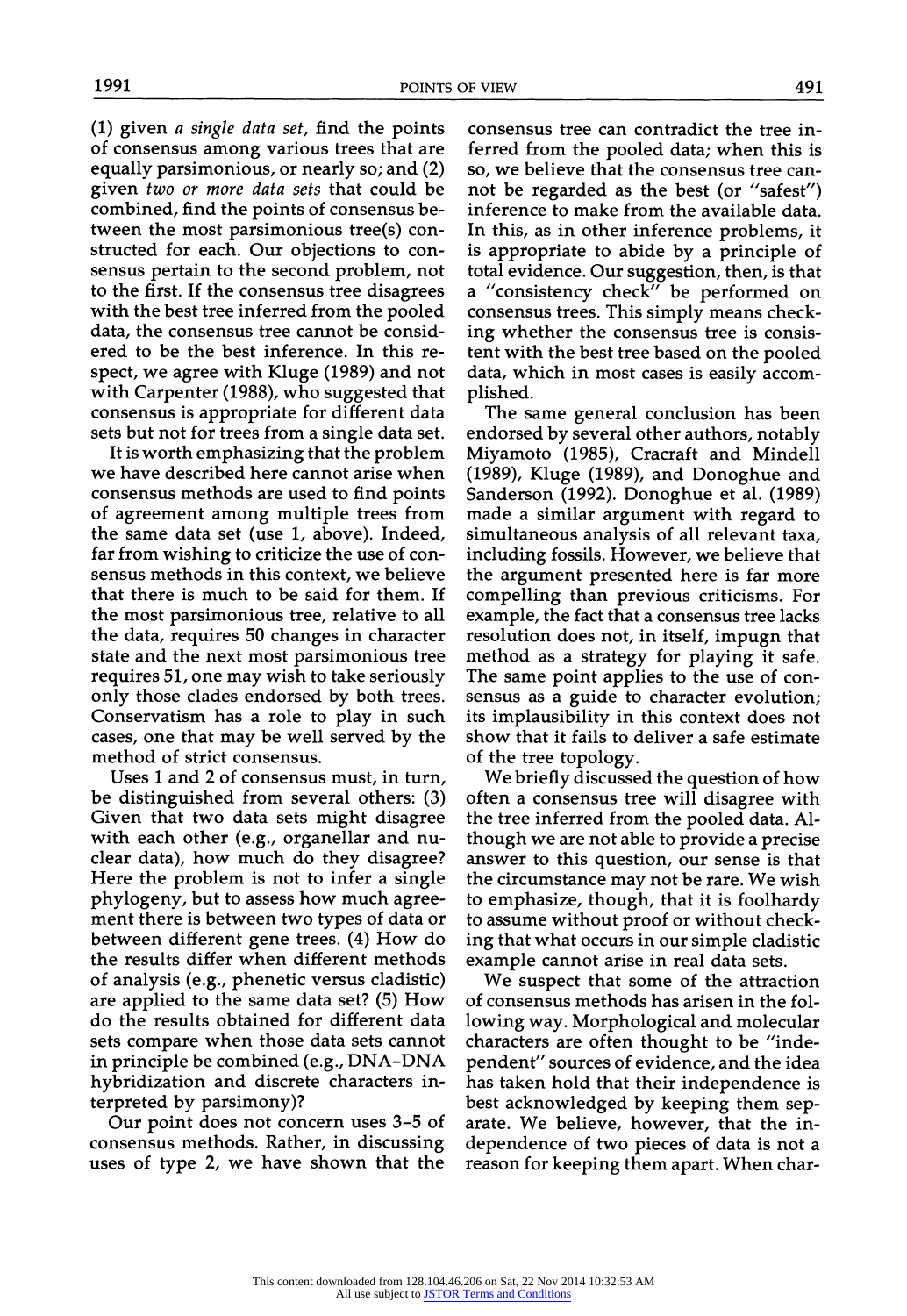492 SYSTEMATIC ZOOLOGY VOL. 40

acters are combined, it is desirable that they be independent of each other; in this way, their collective testimony will be stronger than what each says on its own. If independent morphological (or molecular) characters are to be combined with each other, it is hard to see why the "independence" of morphological and molecular characters is a reason for keeping them apart.

Many systematists suspect that when morphological and molecular characters are both available, agreement between these data sets is more significant than agreement within them. Perhaps morphological characters are often correlated with one another and molecular characters may be correlated with each other as well. When this is true, it is important that the inferred tree accommodate both character sets, not simply one of them or the other. We are not denying this judgment; rather, our point concerns how the judgment should be implemented. If A and B are highly correlated characters, whereas C evolved independently of A and B, then a tree based on all the data should be constructed with characters weighted to reflect such judgments of correlation and independence.

Systematists of various persuasions have been uncomfortable about combining morphological and molecular data for a second reason. If the data sets are kept separate, it is no great strain on one's credulity to accord equal weight to the characters within each data set. But this arrangement is more difficult to defend if the sets are combined. Equal weighting across all characters runs the risk of allowing the signal present in one data set to blot out the signal present in the other. This weighting scheme seems implausible, but it is hard to defend any particular scheme that assigns unequal weights. Better, then, to keep the data sets separate and to construct consensus trees.

This rationale is much less attractive than it first appears. We have shown that consensus trees do not always play it safe. What is more, consensus methods effectively induce a weighting between characters of different types because they must assume some definite relationship between the separate data sets. If weighting is a problem, so too is any consensus method. In response to the fear that combining data sets will allow molecular characters to swamp morphological characters, it is worth observing that the sheer number of characters of different types is not as important in determining tree topology as the distribution of character support and homoplasy (Donoghue and Sanderson, 1992). The addition of even a small number of characters might change a topology based on a much larger data set.

Molecular evolutionists sometimes keep molecular and morphological characters "separate" by ignoring the latter altogether. Ignoring morphological data would be justified if such characters provided no evidence whatever about phylogenetic relationships or if such data were uninterpretable. We believe that neither of these conditions is satisfied. The principle of total evidence requires molecular biologists to take morphology into account or to provide an argument that shows why such data are devoid of evidential meaning.

Combining heterogeneous data is not a problem that suddenly arose when morphological and molecular characters confronted each other. It has been with us all along. Molecular characters can differ from each other in terms of their lability (e.g., different sites within codons or in transcribed versus nontranscribed regions), and the same is true of morphological characters. If combining the two different sorts of characters seems to involve an applesand-oranges comparison, the same may be said of the heterogeneous data sets that systematists have always had to consider.

If molecular and morphological characters each provide evidence when taken separately, then the two types of evidence should be pooled and some weighting scheme defended. It is worth emphasizing that assigning equal weights involves biological assumptions just as much as assigning unequal weights (Sober, 1988). Systematists must defend whatever scheme they adopt by presenting a substantive argument (see, for example, a defense of equal